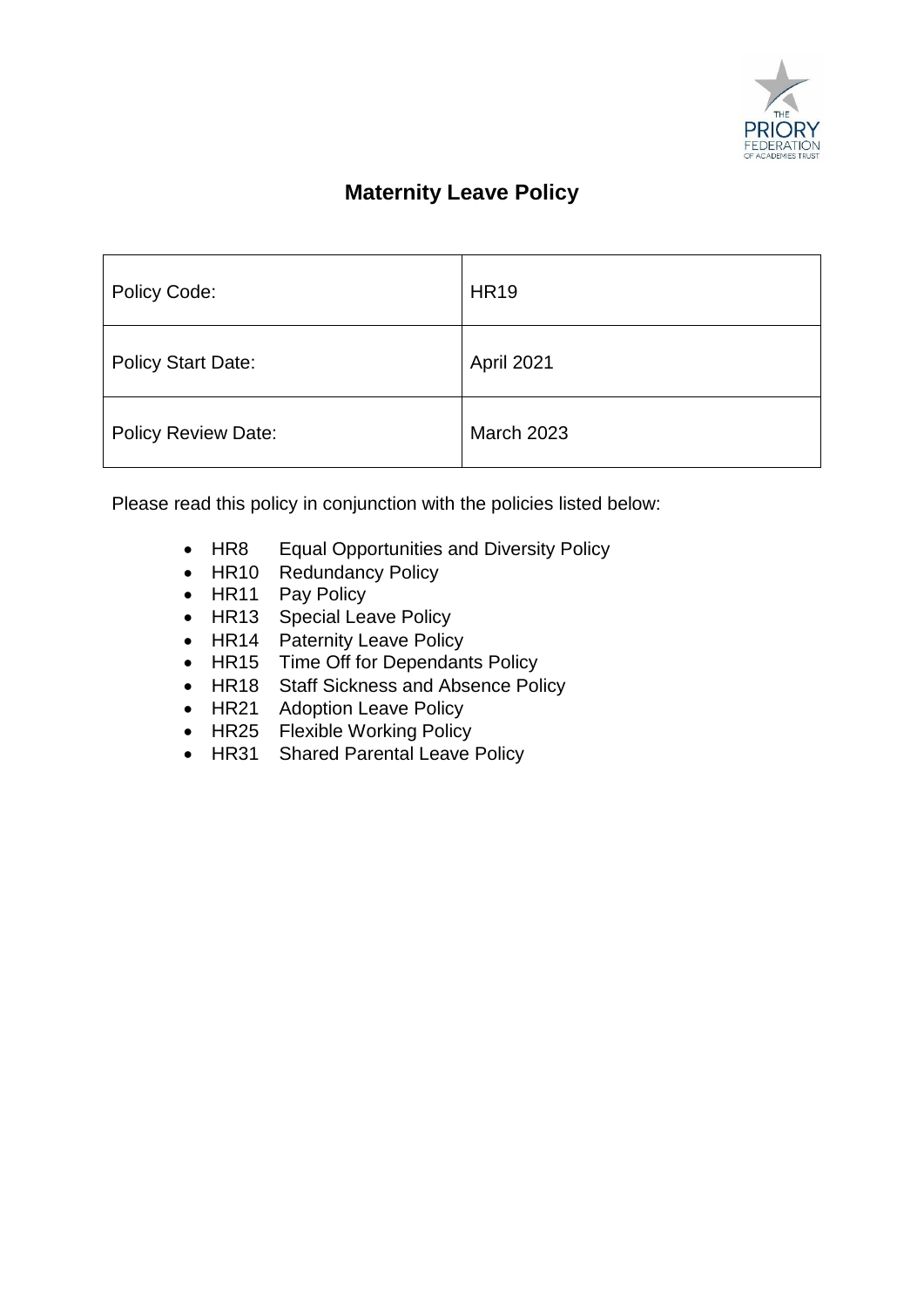

#### **1. Policy Statement**

- 1.1 This policy outlines the statutory rights and responsibilities of employees who are pregnant or have recently given birth, and sets out the arrangements for ante-natal care, pregnancy-related sickness, health and safety, and maternity leave. It does not apply to agency workers or the self-employed.
- 1.2 No one who takes time off in accordance with this policy will be subjected to any detriment.
- 1.3 This policy does not form part of any employee's contract of employment and it may be amended at any time.
- 1.4 This policy does not apply to agency workers, consultants or self-employed contractors.
- 1.5 References to the Trust or Academy within this policy specifically include all Primary, Secondary and Special Educational Needs academies within the Trust, as well as the Early Years setting at the Priory Witham Academy, Priory Training, Priory Apprenticeships, Lincolnshire Teaching School Alliance and Lincolnshire Teaching School Alliance SCITT.
- 1.6 The Trust is committed to leading a mentally healthy organisation, which includes a commitment to and promotion of emotional wellbeing and mental health. Therefore, all Trust policies and procedures ensure this commitment is incorporated in order to support all staff and students. Members of staff are encouraged to speak to their line managers, and students are encouraged to speak to any member of staff, if they feel any part of this policy would affect their emotional wellbeing and mental health. Any such comments should be passed to the Trust's HR department [\(FederationHR@prioryacademies.co.uk\)](mailto:FederationHR@prioryacademies.co.uk) for appropriate consideration at the next available point in the policy review cycle.

#### **2 Roles, Responsibilities and Implementation**

- 2.1 The Pay, Performance and HR Committee has overall responsibility for the effective operation of this policy and for ensuring compliance with the relevant statutory framework. The Pay, Performance and HR Committee delegates day-to-day responsibility for operating the policy and ensuring its maintenance and review to the Human Resources Director.
- 2.2 The Head of Academy/Managers have a specific responsibility to ensure the fair application of this policy and all members of staff are responsible for supporting colleagues and ensuring its success.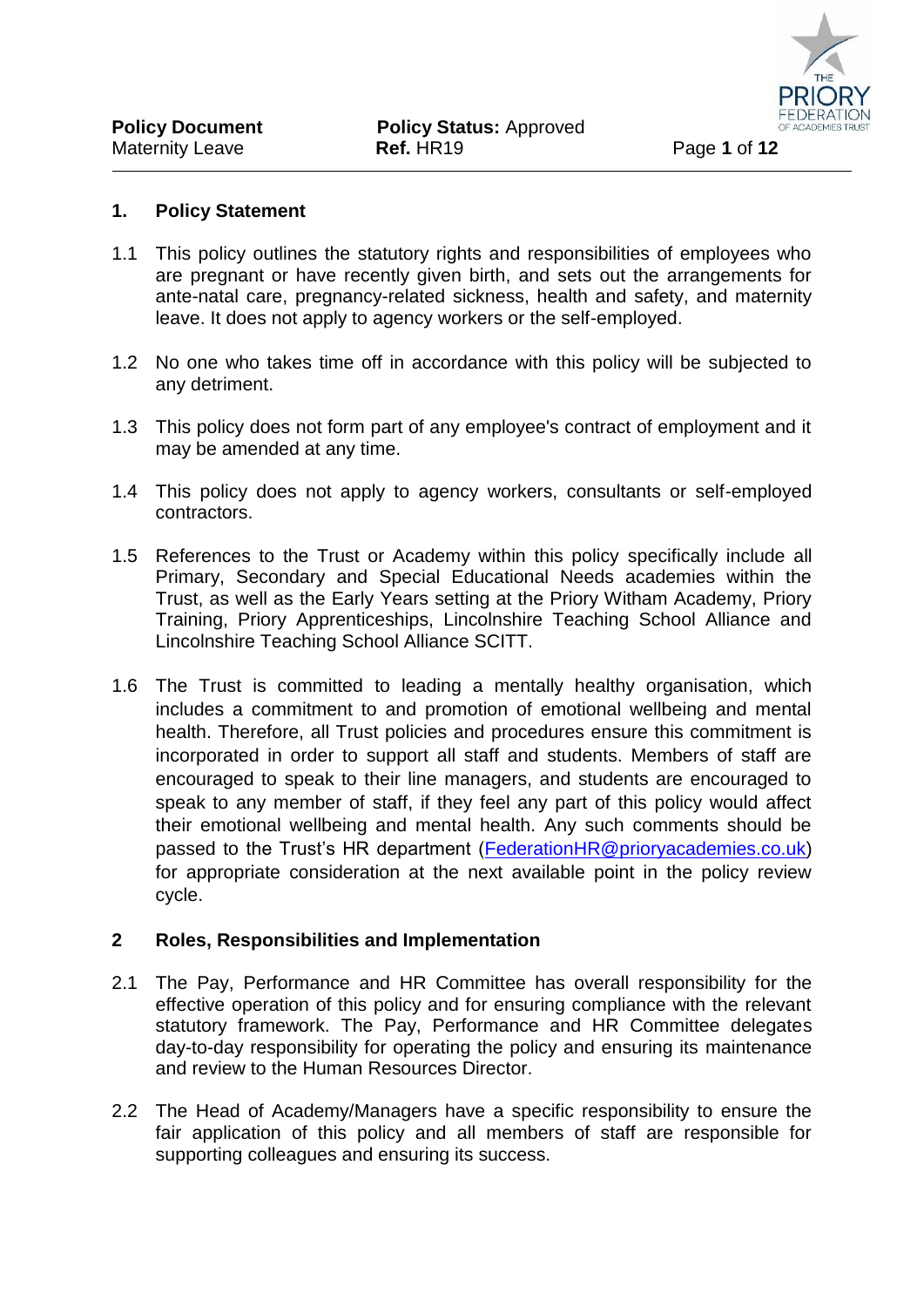#### **3 Definitions**

3.1 The definitions in this paragraph apply in this policy.

**Expected Week of Childbirth:** the week, starting on a Sunday, in which the doctor or midwife expects the employee to give birth.

**Qualifying Week:** the 15th week before the Expected Week of Childbirth.

#### <span id="page-2-0"></span>**4 Notification**

- 4.1 An employee must inform the Trust as soon as possible that they are pregnant. This is important as there may be health and safety considerations (see paragraph 8, Health and Safety.)
- 4.2 Before the end of the Qualifying Week, or as soon as reasonably practical afterwards, the employee must tell the Trust:
	- (a) that they are pregnant;
	- (b) the Expected Week of Childbirth; and
	- (c) the date on which they would like to start their Maternity Leave (**Intended Start Date**) (see paragraph [9,](#page-4-0) Starting Maternity Leave).
- 4.3 The employee must provide a certificate from a doctor or midwife (usually on a MAT B1 form) confirming their Expected Week of Childbirth.

#### **5 Time Off for Ante-natal Care**

- 5.1 When pregnant, an employee may take reasonable paid time off during working hours for ante-natal care. This may include any relaxation or parenting classes that their doctor, midwife or health visitor has advised them to attend. The employee should give their line manager as much notice as possible of the appointment date and time.
- 5.2 The employee's line manager will ask them to provide the following, unless it is the first appointment:
	- (a) a certificate from the doctor, midwife or health visitor stating that they are pregnant; and
	- (b) an appointment card.

#### **6 Sickness**

6.1 Periods of pregnancy-related sickness absence shall be paid in accordance with the employee's contract of employment / the Trust's Sickness Absence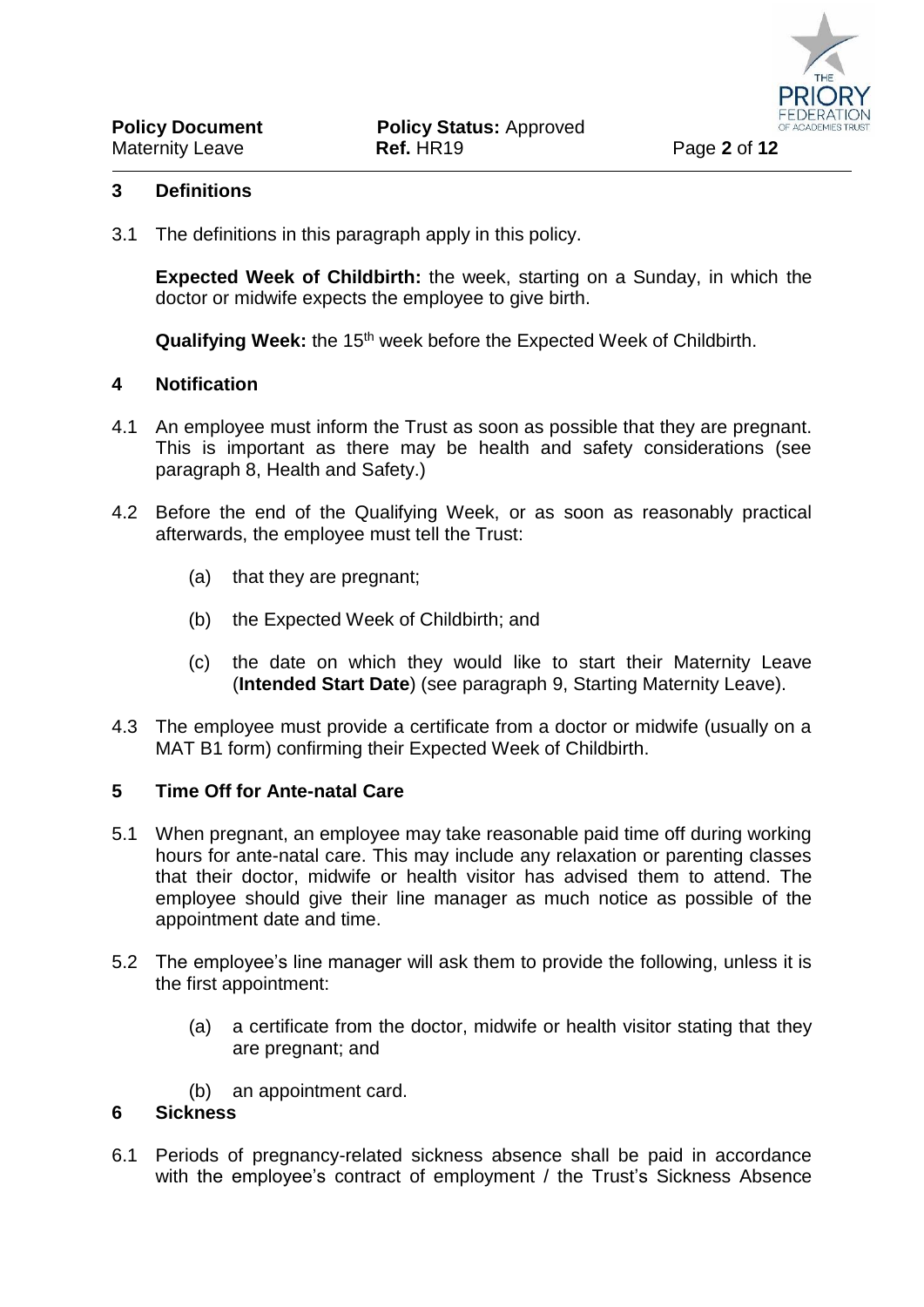

Policy in the same manner as any other sickness absence.

- 6.2 Periods of pregnancy-related sickness absence from the start of an employee's pregnancy until the end of their maternity leave will be recorded separately from other sickness records and will be disregarded in any future employmentrelated decisions.
- 6.3 If an employee is absent for a pregnancy-related reason during the four weeks before their Expected Week of Childbirth, their Maternity Leave will usually start automatically (see paragraph [9,](#page-4-0) Starting Maternity Leave).

# **7 Health and Safety and Infectious Diseases**

- 7.1 The Trust has a general duty to take care of the health and safety of all its employees. The Trust will carry out a risk assessment to assess the workplace risks to women who are pregnant, have given birth within the last six months, or are still breastfeeding.
- 7.2 The Trust will provide the employee with information as to any risks identified in the risk assessment, and any preventive and protective measures that have been or will be taken. If it is established that as a new or expectant mother the employee would be exposed to any risk or health hazards in carrying out their normal work, the appropriate steps will be taken (for as long as they are necessary – either until the risk has been removed, until the maternity leave starts or where consideration is required as part of the maternity return to work meeting) to avoid or minimise those risks. This may involve:
	- (a) changing the employee's working conditions or hours of work;
	- (b) offering the employee suitable alternative work on terms and conditions that are the same or not substantially less favourable (which may include relocating to another Academy within the Trust on a temporary basis); or
	- (c) suspending the employee from duties, which will be on full pay unless they have unreasonably refused suitable alternative work (any such absence will not be counted against the employee's other sick entitlement).
	- 7.3 If there is a potential risk to the mother or the unborn child's health due to rubella or other infectious disease in the Academy, a precautionary approach will be taken. GP or Occupational Health advice will be sought and appropriate steps will be taken, as set out at clause 7.2 above.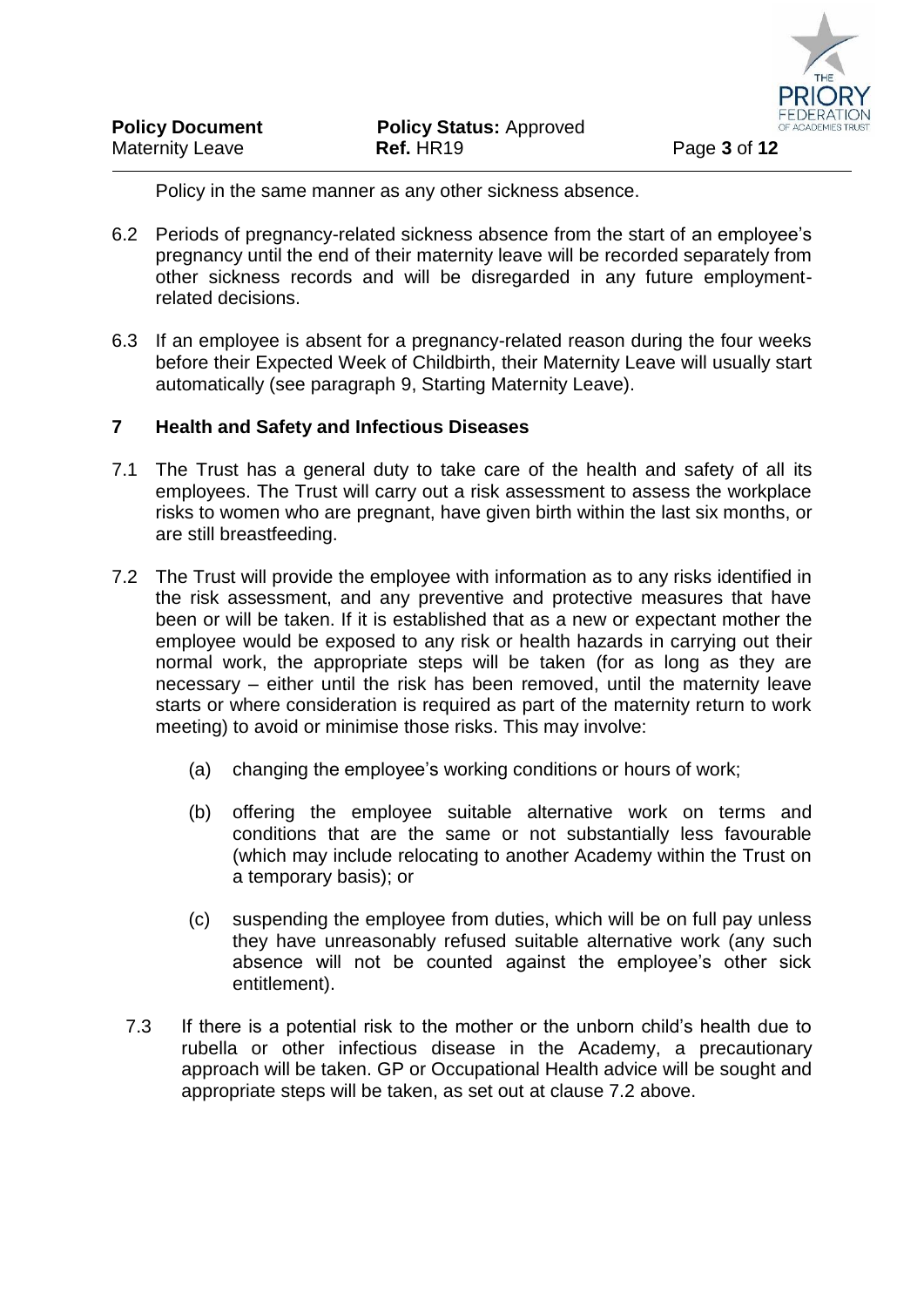#### **8 Entitlement to Maternity Leave**

- 8.1 All employees are entitled to up to 52 weeks' maternity leave which is divided into:
	- (a) Ordinary maternity leave of 26 weeks (**OML**).
	- (b) Additional maternity leave of a further 26 weeks immediately following OML (**AML**).

# <span id="page-4-0"></span>**9 Starting Maternity Leave**

- 9.1 The earliest date an employee can start maternity leave is 11 weeks before the Expected Week of Childbirth (unless the child is born prematurely before that date).
- 9.2 The employee must notify their line manager of their Intended Start Date in accordance with paragraph [4.](#page-2-0) The Trust will then write to them within 28 days to inform them of the date they are expected to return to work if the full entitlement to maternity leave is taken (**Expected Return Date**.)
- 9.3 An employee can postpone their Intended Start Date by informing their line manager in writing at least 28 days before the original Intended Start Date, or if that is not possible, as soon as reasonably practicable.
- 9.4 The employee can bring forward the Intended Start Date by informing their line manager at least 28 days before the new start date, or if that is not possible, as soon as reasonably practicable.
- 9.5 Maternity leave shall start on the earlier of the:
	- (a) employee's Intended Start Date (if notified to their line manager in accordance with this policy); or
	- (b) day after any day on which the employee is absent for a pregnancyrelated reason during the four weeks before the Expected Week of Childbirth. If this happens the employee must inform the Trust as soon as possible in writing. Maternity leave will be triggered unless the Trust agrees to delay it; or
	- (c) day after the employee has given birth. If the employee gives birth before their maternity leave was due to start, the employee must inform the Trust the date of the birth in writing as soon as possible.
- 9.6 The law prohibits employees from working during the two weeks following childbirth.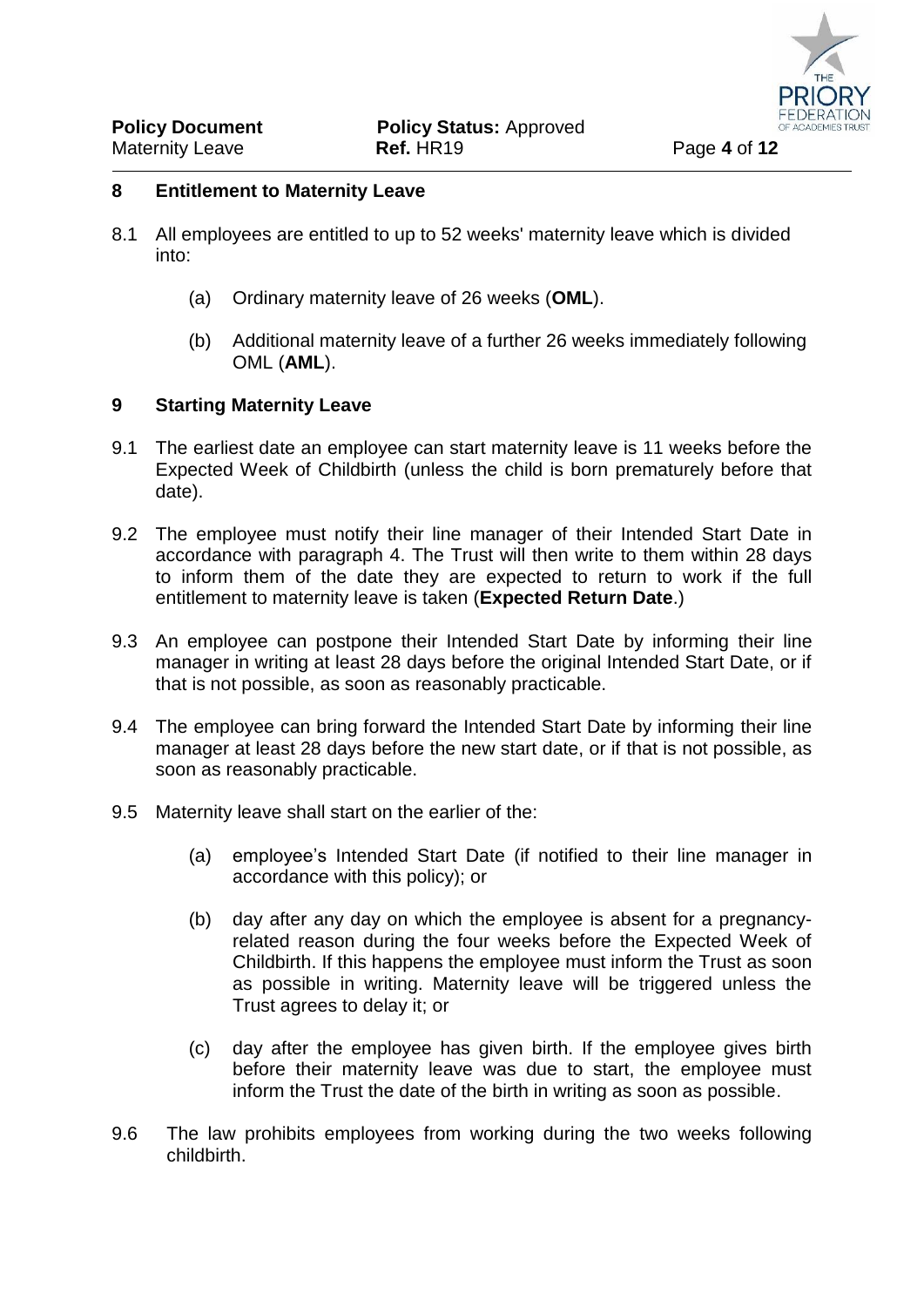

| <b>Policy Document</b> | <b>Policy Status: Approved</b> |              |
|------------------------|--------------------------------|--------------|
| <b>Maternity Leave</b> | Ref. HR19                      | Page 5 of 12 |

9.7 Shortly before the employee's maternity leave starts, a discussion will take place regarding arrangements for covering their work and the opportunities for them to remain in contact, should they wish to do so, during their leave. Unless the employee requests otherwise, they will remain on circulation lists for internal news, job vacancies, training and work-related social events.

#### **10 Maternity Pay**

- 10.1 There are two maternity pay schemes payable by the Trust. One applies to teaching staff, and one to non-teaching staff. The statutory maternity pay scheme (SMP) applies to all staff but is enhanced for teaching staff in different ways – see section 12 below. SMP will stop being payable if the employee returns to work (except where they are simply keeping in touch in accordance with paragraph [17\)](#page-8-0).
- 10.2 An employee is entitled to SMP if the:
	- (a) employee has been continuously employed for at least 26 weeks at the end of the Qualifying Week and is still employed by the Trust during that week;
	- (b) employee's average weekly earnings during the eight weeks ending with the Qualifying Week (the **Relevant Period**) are not less than the lower earnings limit set by the Government;
	- (c) employee provides their line manager with a doctor's or midwife's certificate (MAT B1 form) stating their Expected Week of Childbirth;
	- (d) employee gives at least 28 days' notice (or, if that is not possible, as much notice as they can) of their intention to take maternity leave; and
	- (e) employee is still pregnant 11 weeks before the start of the Expected Week of Childbirth or has already given birth.
- 10.3 SMP is calculated as follows:
	- (a) First six weeks: SMP is paid at the **Earnings-Related Rate** of 90% of their average weekly earnings calculated over the Relevant Period;
	- (b) Remaining 33 weeks: SMP is paid at the **Prescribed Rate** which is set by the Government for the relevant tax year or the Earnings-Related Rate if this is lower.
- 10.4 SMP accrues from the day on which the employee commences their OML and thereafter at the end of each complete week of absence. SMP payments shall be made on the next normal payroll date and income tax, National Insurance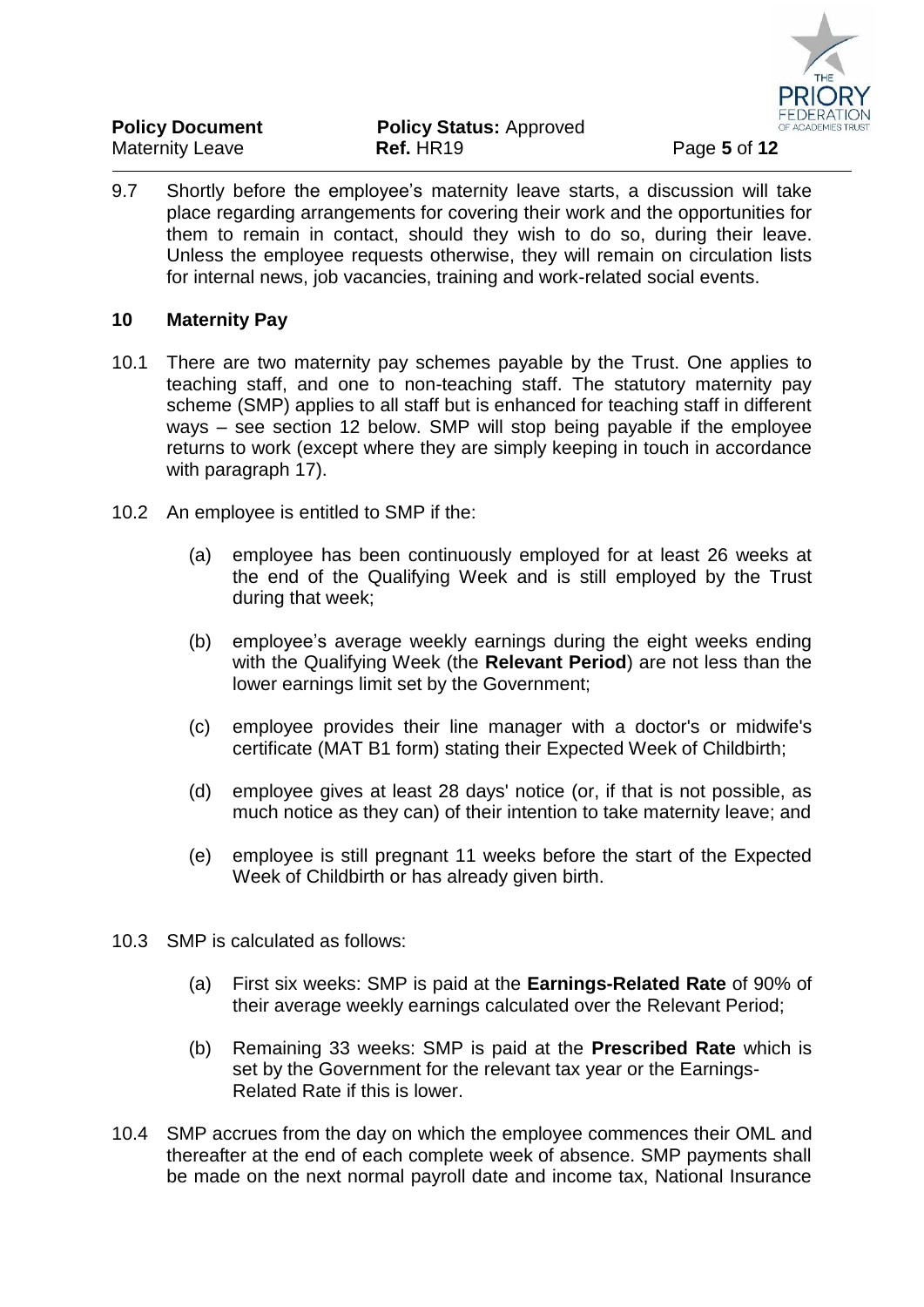

and pension contributions shall be deducted as appropriate.

- 10.5 An employee will still be eligible for SMP if they leave employment for any reason after the start of the Qualifying Week (for example, if they resign or are made redundant). In such cases, if their maternity leave has not already begun, SMP shall start to accrue in whichever is the later of the:
	- (a) week following the week in which employment ends; or
	- (b) 11th week before the Expected Week of Childbirth.
	- 10.6 If an employee becomes eligible for a pay rise before the end of their maternity leave, they will be treated for SMP purposes as if the pay rise had applied throughout the Relevant Period. This means that their SMP will be recalculated and increased retrospectively, or that they may qualify for SMP if they did not previously qualify. The Trust shall pay the employee a lump sum to make up the difference between any SMP already paid and the amount payable by virtue of the pay rise. Any future SMP payments at the Earnings-Related Rate (if any) will also be increased as necessary.

#### **11 Enhanced Maternity Pay**

- 11.1 Teaching staff receive Enhanced Maternity Pay inclusive of SMP or maternity allowance, unless stated otherwise, as follows:
	- (a) First 4 weeks of absence full pay;
	- (b) Next 2 weeks of absence 90% pay;
	- (c) Next 12 weeks of absence 50% pay in addition to SMP (the total payment will not exceed the full pay).
- 11.2 Non-teaching staff receive Enhanced Maternity Pay inclusive of SMP or maternity allowance unless stated otherwise as follows:
	- (a) First 6 weeks 90% pay;
	- (b) Next 12 weeks of absence 50% pay in addition to SMP (the total payment will not exceed full pay).
- 11.3 An employee will become entitled to receive Enhanced Maternity Pay after 12 months' continuous service.
- 11.4 A condition of entitlement to Enhanced Maternity Pay is that the employee must return to work after the maternity leave for a period of at least 13 weeks. If the employee does not do so, the Trust is entitled to recover part of the maternity pay paid to the employee, as set out at paragraph 12.6.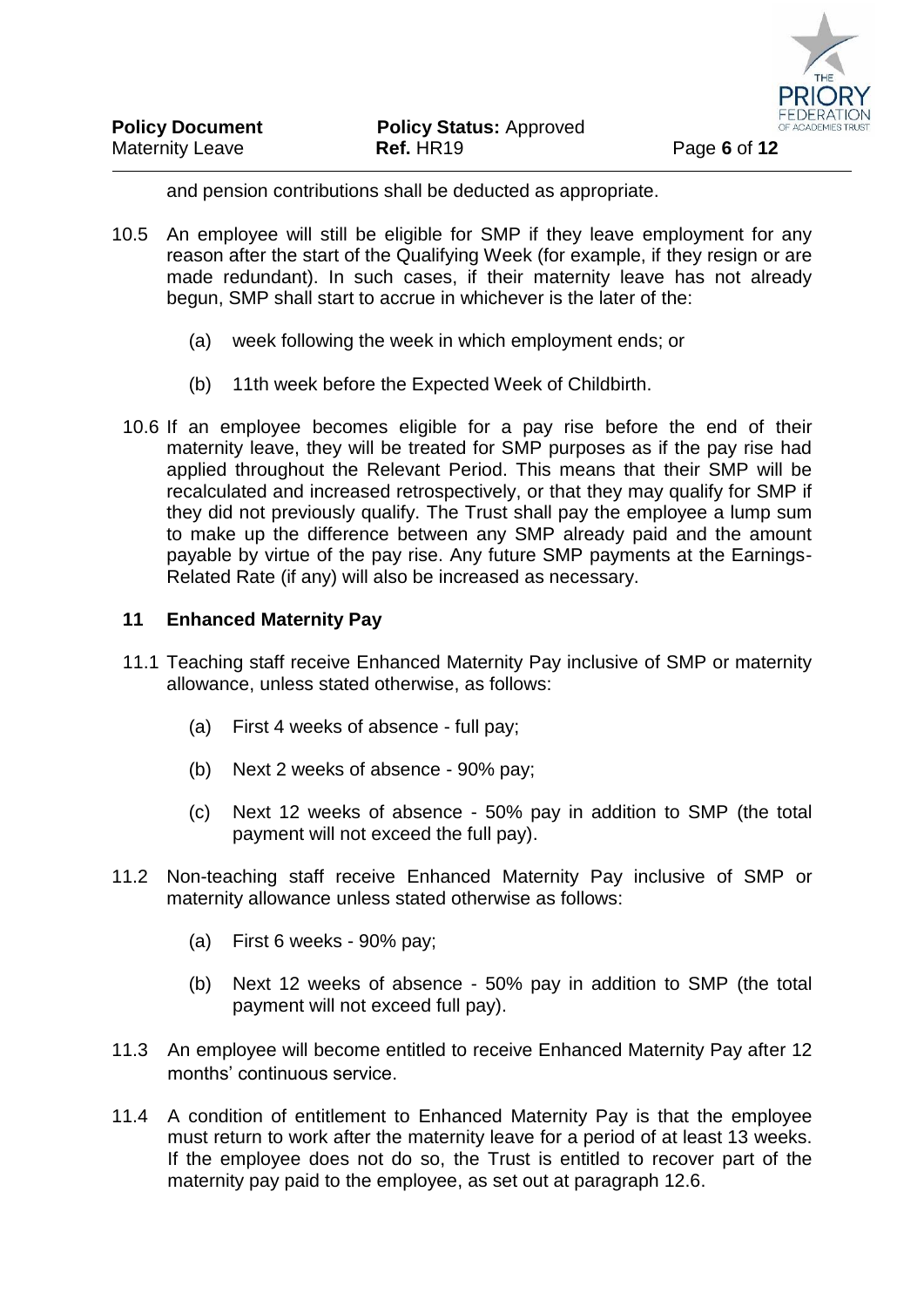

- 11.5 If an employee was working full-time prior to maternity leave, they are required to complete the equivalent of 13 weeks' full-time service on their return to work. If they were working part-time prior to maternity leave, they are required to complete the equivalent of 13 weeks' service on that part-time basis. Where an employee moves to part-time work or part-time work on a different basis, following their return, they are allowed to complete the equivalent of those periods on their new part-time basis. School holidays and half-terms can be included, together with any subsequent periods of sick leave.
- 11.6 Failing to return for the necessary period will mean that the Trust has the discretion to claw back the employee's maternity pay in so far as it exceeds the amount payable as SMP. The employee may, however, keep the first 6 weeks' payment and will not have to refund any payments of SMP throughout the period of leave taken.

# **12 Terms and Conditions During OML and AML**

- 12.1 All the terms and conditions of an employee's contract of employment remain in force during OML and AML, except for the terms relating to pay. In particular:
	- (a) annual leave entitlement under their contract shall continue to accrue (see paragraph [13,](#page-7-0) Annual Leave), if applicable; and
	- (b) pension benefits shall continue (see paragraph [14,](#page-7-1) Pensions).

# <span id="page-7-0"></span>**13 Annual Leave (where applicable)**

- 13.1 During OML and AML, annual leave will accrue at the rate provided under the employee's contract.
- 13.2 If the holiday year is due to end during their maternity leave, the employee should ensure that they have taken the full year's entitlement before starting their maternity leave.

#### <span id="page-7-1"></span>**14 Pensions**

14.1 During OML and any further period of paid maternity leave, the Trust will continue to make any employer contributions that are usually made into a money-purchase pension scheme. This will be based on what the employee's earnings would have been if they had not been on maternity leave, provided that they continue to make contributions based on the maternity pay they are receiving. If they wish to increase their contributions to make up any shortfall from those based on their normal salary, they must contact the Human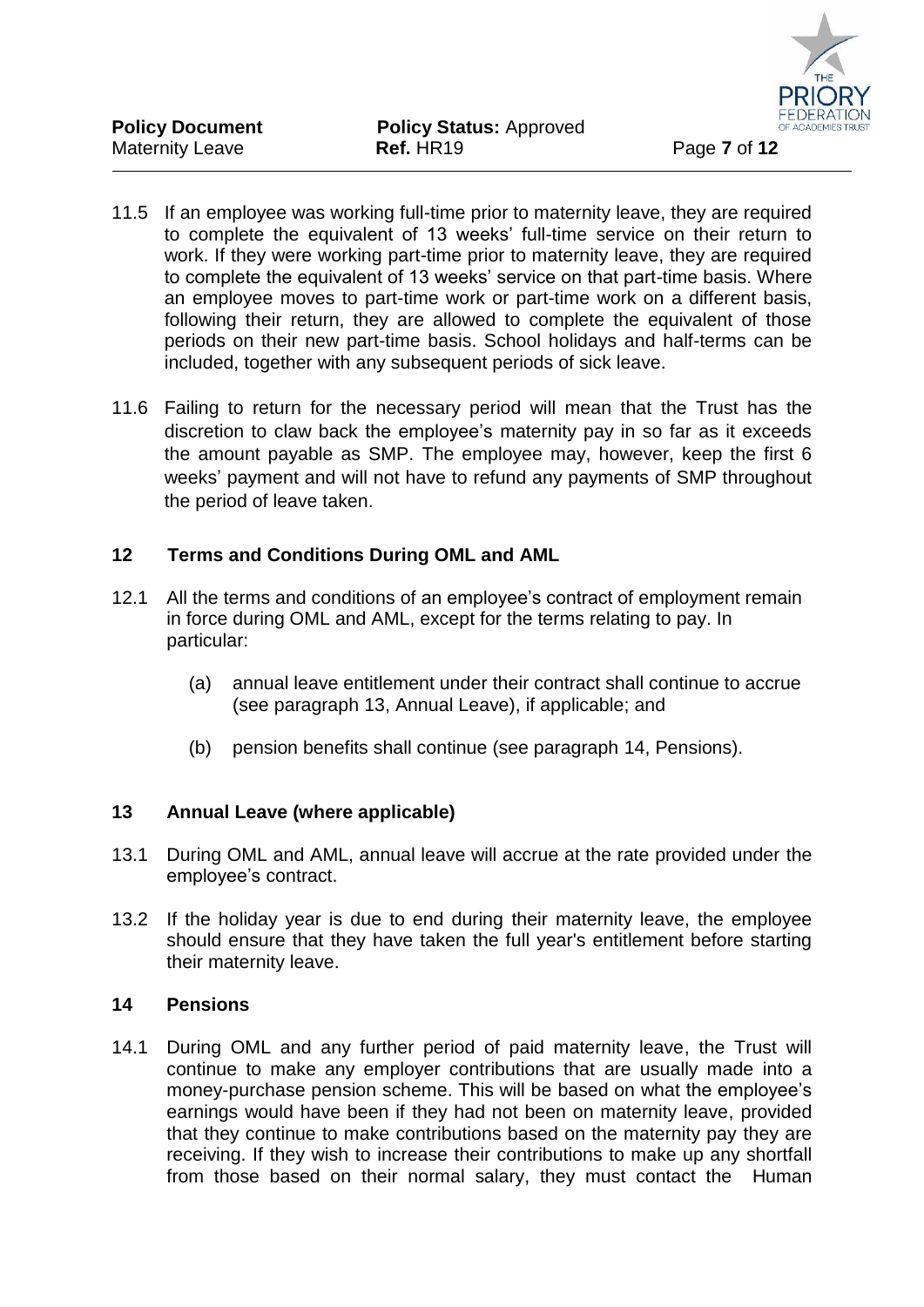Resources Director.

- 14.2 The period of OML and any further period of paid maternity leave counts towards the final-salary pension scheme as pensionable service, provided the employee makes the necessary minimum contributions based on the maternity pay they are receiving.
- 14.3 If the employee is a member of the Teachers Pension Scheme, any contributions payable by the employee will be automatically deducted from their maternity pay at the appropriate rate. If they wish to make contributions during their period of maternity leave when they are not receiving any maternity pay, the employee may do so by applying to the Teachers Pension Scheme on the relevant form, no later than three months after their last receipt of maternity pay or the date on which they wish to cease work.
- 14.4 If the employee is a member of the Local Government Pension Scheme, their contributions will be automatically deducted from their maternity pay at the appropriate rate. If the employee wishes to make contributions during their period of maternity leave when they are not receiving any maternity pay, they should contact the Trust's Payroll Department or their relevant Local Government Pension Scheme.

#### **15 Childcare Vouchers**

15.1 While on maternity leave, the employee is not entitled to claim childcare vouchers.

#### **16 Redundancies During Maternity Leave**

16.1 In the event that an employee's post is affected by a redundancy situation occurring during their maternity leave, the Trust will write to inform the employee of any proposals and shall invite them to a meeting before any final decision is reached as to their continued employment. Employees on maternity leave shall be given first refusal on any suitable alternative vacancies that are appropriate to their skills.

#### <span id="page-8-0"></span>**17 Keeping in Touch**

- 17.1 The Trust may make reasonable contact with the employee from time to time during their maternity leave.
- 17.2 The employee may work, including attending training, for up to 10 days during maternity leave without bringing their maternity leave or pay to an end. The dates and times are to be agreed with the employee's Line Manager/ Human Resources Director.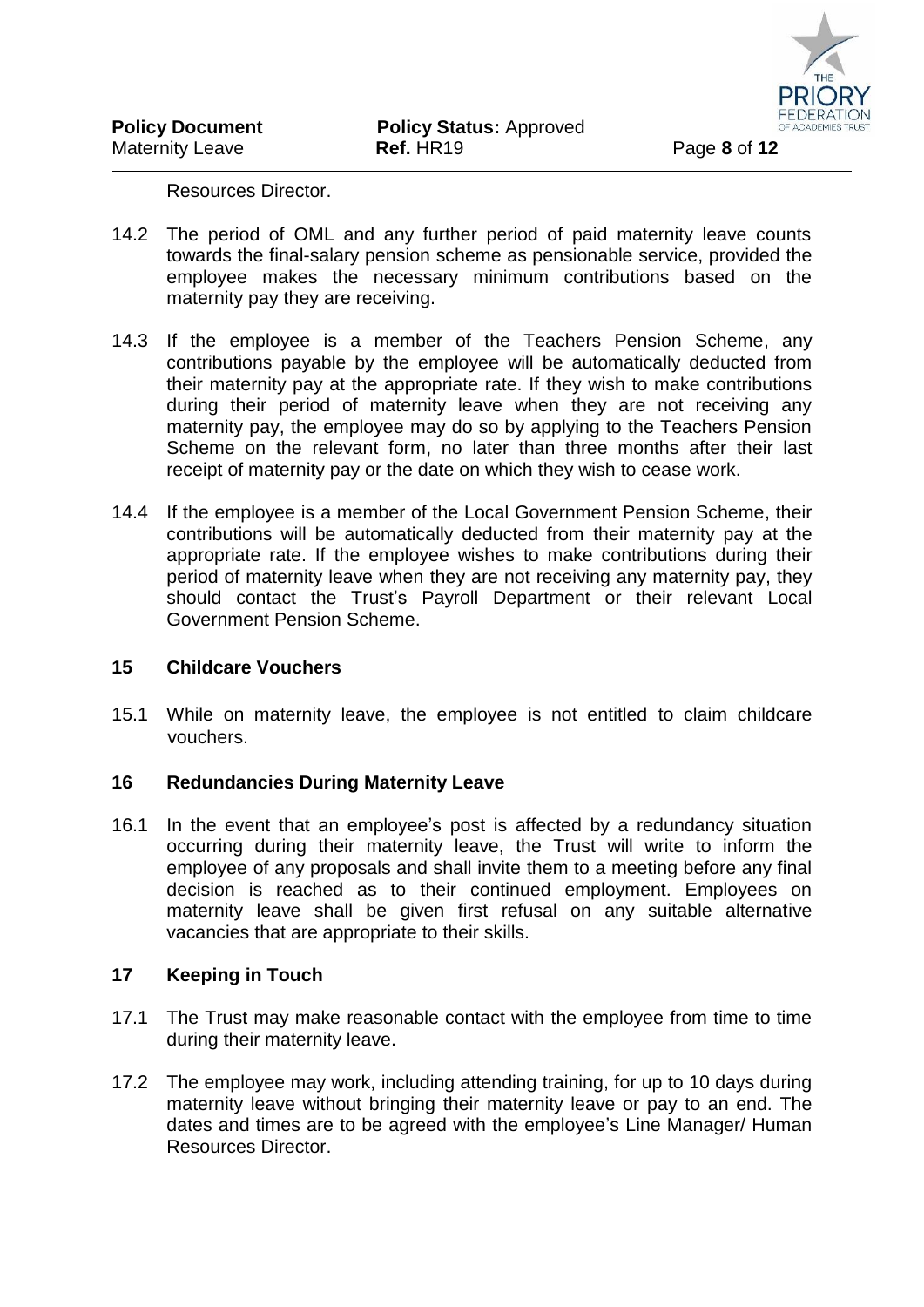

| <b>Policy Document</b> | <b>Policy Status: Approved</b> |              |
|------------------------|--------------------------------|--------------|
| <b>Maternity Leave</b> | Ref. HR19                      | Page 9 of 12 |

17.3 The employee will be paid at their normal rate of pay for time spent working on a Keeping in Touch day and this will be inclusive on any maternity pay entitlement. The employee will submit a Keeping in Touch day claims form to their line manager in the month that they complete their Keeping in Touch day(s). The employee will be paid for these days in that months' pay or the following months' pay (subject to payroll deadlines).

# **19. Returning to Work**

- 19.1 Shortly before the employee is due to return to work, the employee's line manager will invite them to have a discussion (whether in person or by telephone) about the arrangements for their return. This may cover:
	- (a) updating the employee on any changes that have occurred during their absence;
	- (b) any training needs they might have; and
	- (c) any changes to working arrangements (for example if they have made a request to work part-time; see paragraph [25,](#page-10-0) Returning to Work Part-time.)

#### **20 Expected Return Date**

- 20.1 Once the employee has notified their line manager in writing of their Intended Start Date, a letter will be sent to them within 28 days indicating the Expected Return Date. If the employee's start date has been changed, either because they gave notice to change it, or because maternity leave started early due to illness or premature childbirth, a letter with a revised Expected Return Date will be sent to the employee within 28 days of the start of maternity leave.
- 20.2 The employee will be expected back at work on their Expected Return Date, unless they inform their line manager otherwise. During maternity leave, the employee should confirm that they will be returning to work as expected.

# **21 Returning Early**

- 21.1 If the employee wishes to return to work earlier than the Expected Return Date, they must give their line manager 21 days' prior notice. This must be given in writing.
- 21.2 If not enough notice is given, the return date may be postponed until 21 days after the employee gave notice, or to the Expected Return Date if sooner.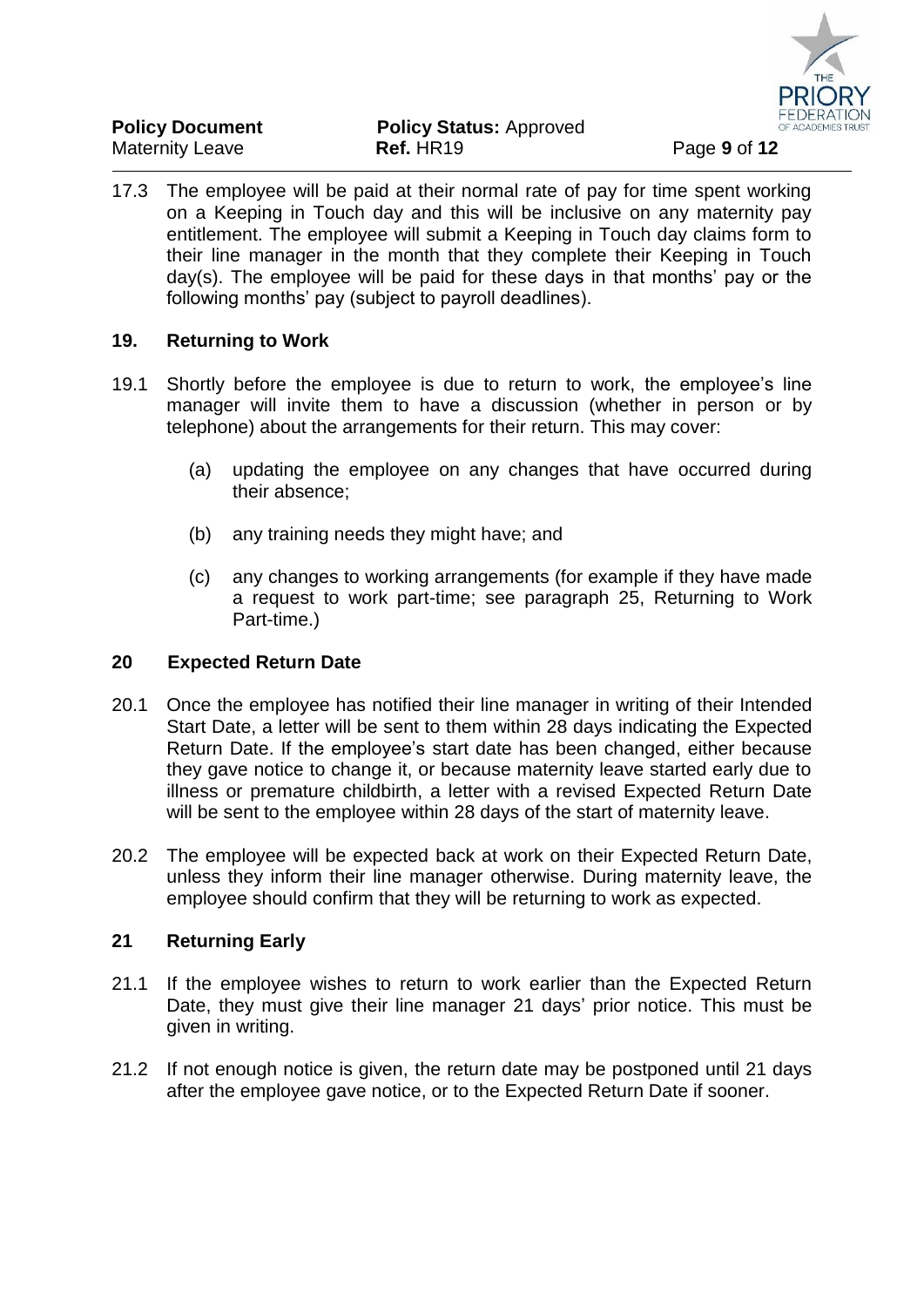- 22.1 If an employee wishes to return later than the Expected Return Date, they must either request:
	- (a) unpaid parental leave in accordance with the Parental Leave Policy, giving as much notice as possible but not less than 21 days; or
	- (b) paid annual leave in accordance with their contract, which will be at the Trust's discretion (where applicable).
- 22.2 If the employee is unable to return to work due to sickness or injury, this will be treated as sickness absence and the Trust's Sickness Absence Policy will apply.
- 22.3 In any other case, late return will be treated as unauthorised absence.

#### **23 Deciding Not to Return**

- 23.1 If the employee does not intend to return to work, or is unsure, they should discuss this with their line manager as early as possible. If they decide not to return, the employee should give notice of resignation in accordance with their contract. The amount of maternity leave left to run when they give notice must be at least equal to their contractual notice period; otherwise the Trust may require them to return to work for the remainder of the notice period.
- 23.2 Once the employee has given notice that they will not be returning to work, they cannot change their mind without the Trust's agreement.
- 23.3 This does not affect the employee's right to receive SMP.

#### **24 Employee Rights Upon Return**

- 24.1 Employees are normally entitled to return to work in the same position as they held before commencing leave. The terms of employment shall be the same as they would have been had the employee not been absent.
- 24.2 However, if the employee has taken any period of AML or more than four weeks' parental leave, and it is not reasonably practicable for the Trust to allow them to return into the same position, the Trust may give the employee another suitable and appropriate job on terms and conditions that are not less favourable.

#### <span id="page-10-0"></span>**25 Returning to Work Part-time**

25.1 Any requests by employees to change their working patterns – such as working part-time after maternity leave – will be dealt with on a case-by-case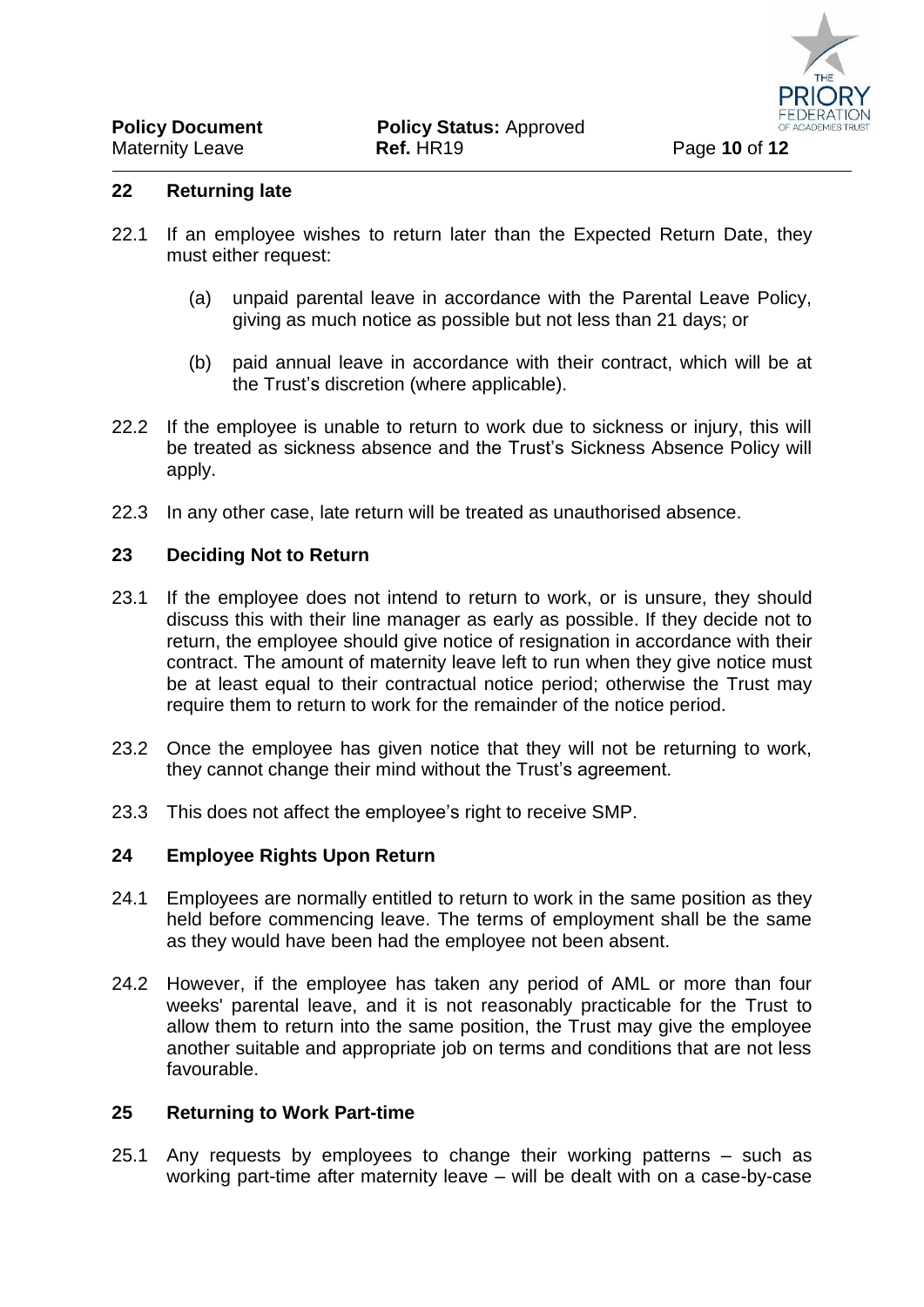

| <b>Policy Document</b> | <b>Policy Status: Approved</b> |
|------------------------|--------------------------------|
| Maternity Leave        | Ref. HR19                      |

basis. There is no absolute right to insist on working part-time, but employees do have a statutory right to request flexible working and the Trust will try to accommodate their wishes unless there is a justifiable reason for refusal, bearing in mind the needs of the organisation. Requests should be made as early as possible. The procedure for dealing with such requests is set out in the Trust's Flexible Working Policy.

# **26 Policy Change**

This policy may only be amended or withdrawn by The Priory Federation of Academies Trust.